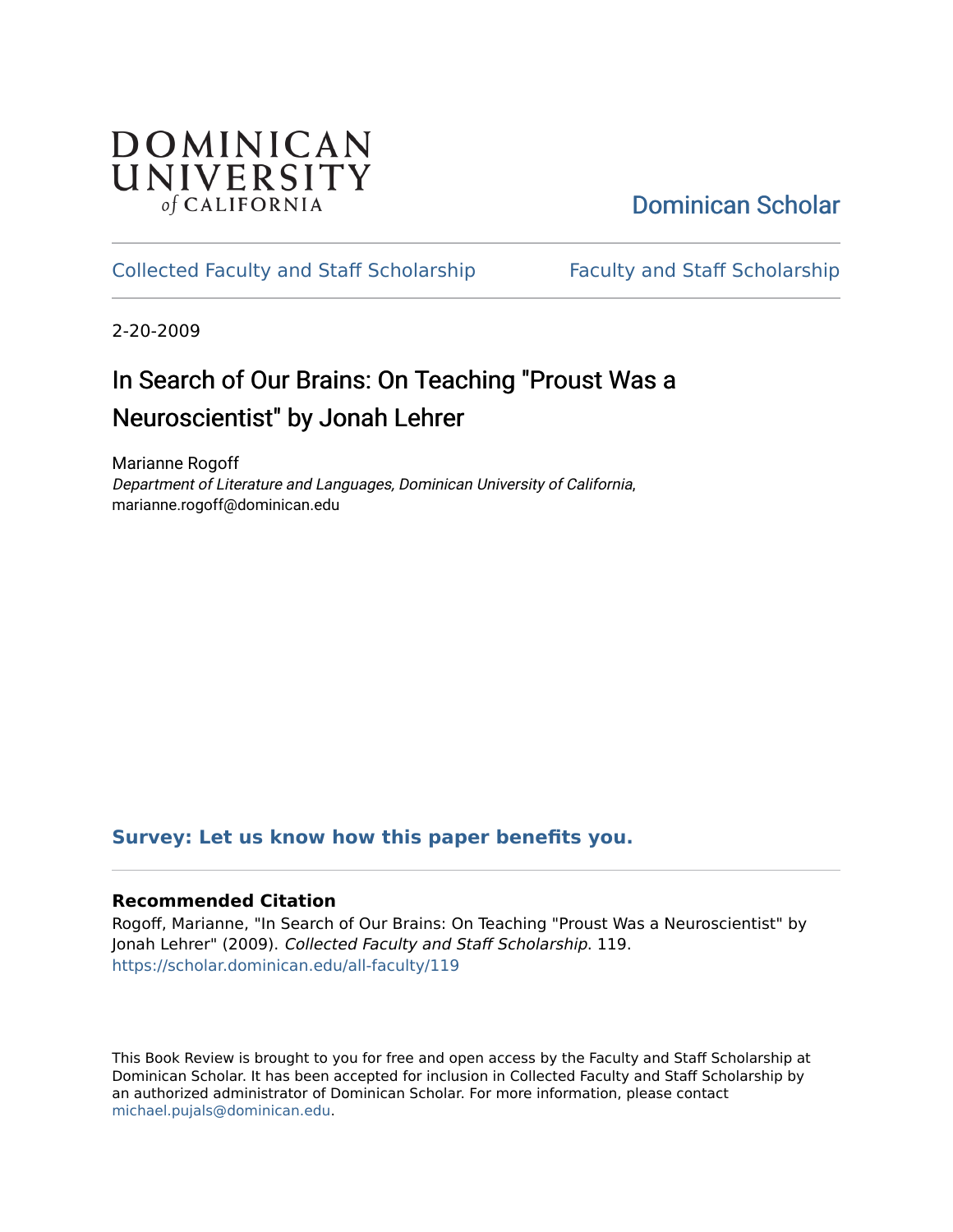#### **IN SEARCH OF OUR BRAINS:**

## **ON TEACHING** *PROUST WAS A NEUROSCIENTIST* **BY JONAH LEHRER**

I have always wanted to teach a semester of freshman English using a single text, moving students via rich allusions out beyond it for further reading according to their individual interests. *Proust Was a Neuroscientist* by Jonah Lehrer is a collection of essays linking contemporary findings in neuroscience with visionary knowledge dreamed up by writers and artists a hundred years ago. Concepts like Walt Whitman's poetic "body electric" and Virginia Woolf's psychological "stream of consciousness" are proven to have physical origins in our brains and bodies. I created a whole course around the book in Fall '08 at California College of the Arts (CCA), and it worked great! Students found the essays difficult in just the way you would hope: they grumbled but in final evaluations had to admit they had learned a lot. As one guy put it, "I'm kind of a big fan of this class… I'd be tempted to kill myself if I were handed yet another book of fiction and told to write about it."

*Proust Was a Neuroscientist* is brilliant in the way it makes connections across the formerly rigid boundary between art and science. CCA is a school of art, architecture, design, and writing, so Lehrer's essay on Cezanne called "The Process of Sight" was directly pertinent. Another student felt that reading the book, "… introduced interesting concepts of science that were unexpected yet relevant to the art context." Lehrer is amazingly able to instruct the reader in the anatomy of the brain while offering insights into how we are able to read and interpret literature, art, photography, and music.

"The Source of Music" talks about T. S. Eliot and Stravinsky's "Rite of Spring" and led to discussions of what Lehrer calls "the birth of dissonance." We read excerpts from Eliot's *The*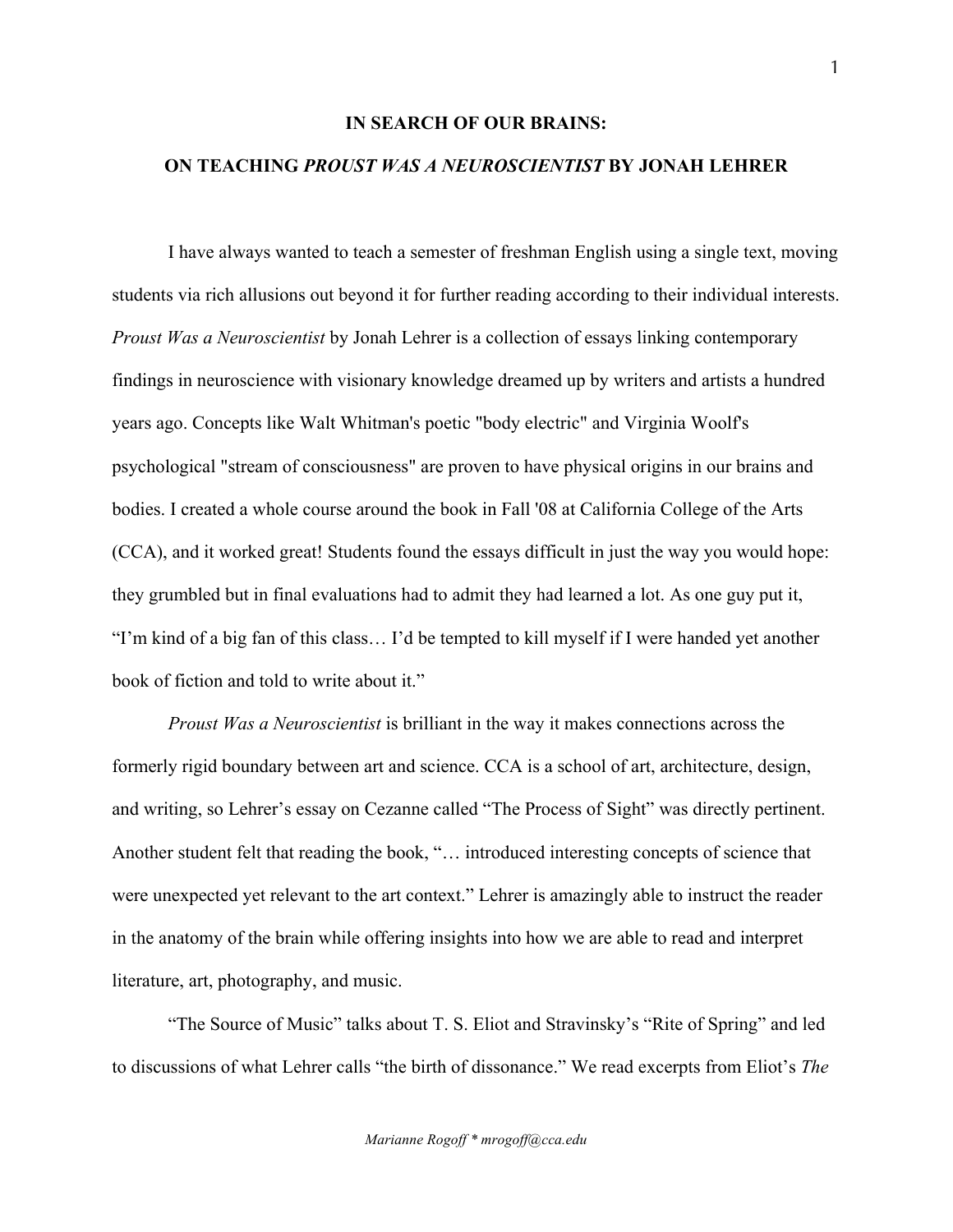*Waste Land*, watched the section of Disney's *Fantasia* that uses "Rite of Spring" as the soundtrack, and produced audio essays with "apocalyptic" contemporary music. This all took place in the midst of our national election before the results were in, when there was a feeling we might be headed for the end of the world; listening to musical renditions of our collective fear felt cathartic; writing narrations that place the music in context of Lehrer's dissonance theories provided liberating historical perspective. "Nothing is sacred. Nature is noise. Music is nothing but a sliver of sound that we have learned how to hear."

But who's in charge? Lehrer asks, "Is life just a fancy machine? Are we nothing but chemicals and instincts adrift in an indifferent universe?" Free will versus fate is a favorite debate for the college classroom and readily feeds late-night dorm-room philosophy. Lehrer analyzes natural selection versus intelligent design and dissects the biology of freedom via George Eliot and *Middlemarch* and at the same time introduces names like Kant and Darwin. Now students will at least have heard of these key thinkers when they come upon them again in more focused upper-division seminar courses. Again, the book is genius in the way it references so many kinds of thinkers, from the realms of philosophy, art, literature, psychology, and sociology, as well as scientists such as Fernando Nottebohm who blessedly posits that the mind can remake itself anew even as we age. (This notion has been popularized recently in the PBS series hosted by Peter Coyote on the brain and "plasticity.")

Art students tend to be active, sensual, tactile people, so they appreciated lively assignments like the audio essay and a visual essay that included thorough-yet-concise captions on "the cliché of representation" and "art's pseudo-scientific fidelity to reality," inspired by Lehrer's Cezanne piece. We contemplated the limits of light, read Baudelaire's 1859 critique "On Photography," and bent our minds around Gestalt and optical illusions. Thus, the engaged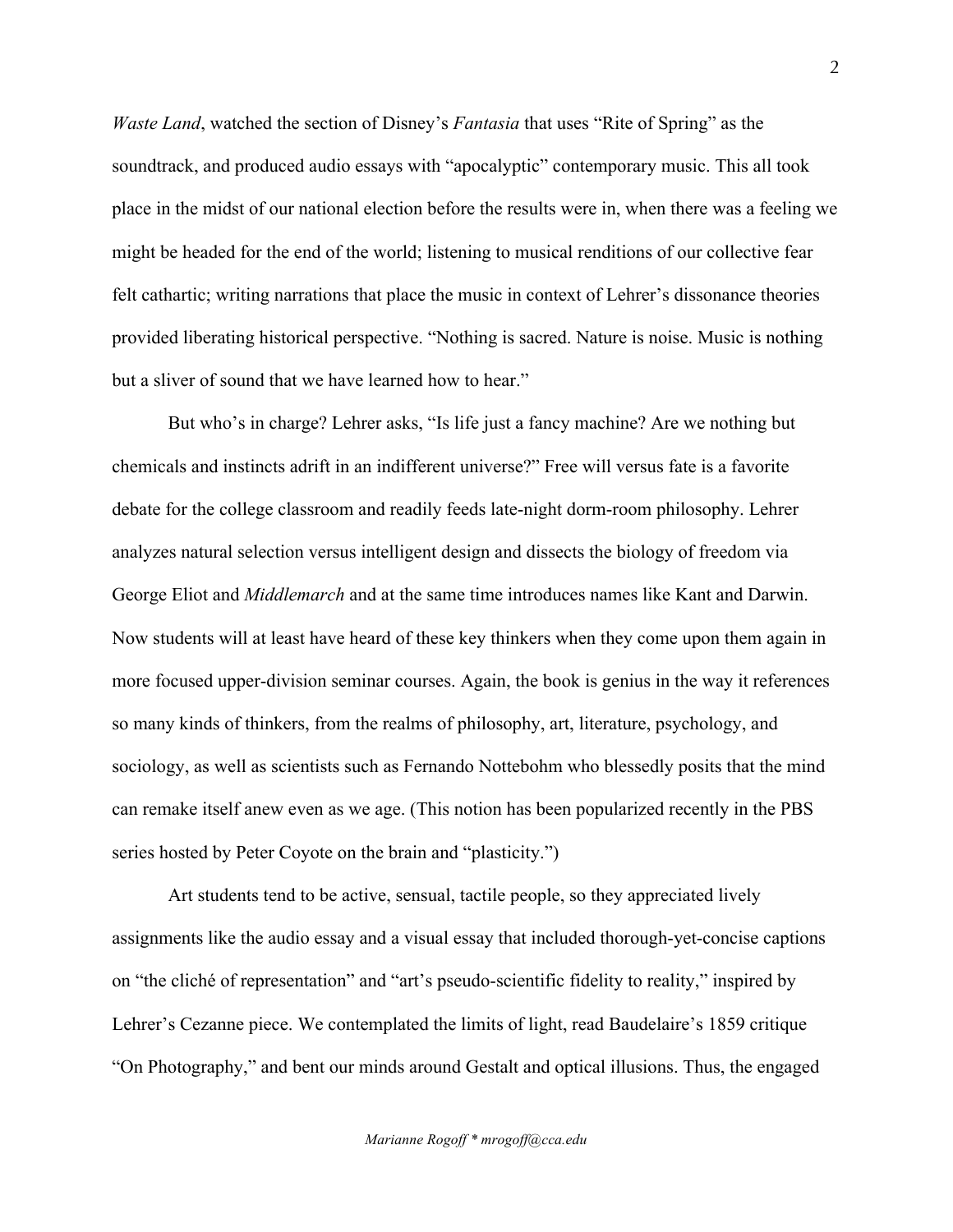student reports, "What I have learned in your course has bled into my other courses (and personal life)."

The title piece on Proust lent itself nicely to creative writing and personal essays, with the trick being to access memories of what has been forgotten. Proust's famous madeleine caused an *involuntary* memory, triggered by the sense of taste and smell, "the most nostalgic sense." Yes, we ate madeleines in class, and read excerpts from Proust's *In Search of Lost Time* (aka *Remembrance of Things Past,* and Lehrer explains the reasons for the several translations of the title). Apparently, we do not only reach wisdom via the intellect. Proust claims, "It is a labour in vain to attempt to recapture it: all the efforts of our intellect must prove futile. The past is hidden somewhere outside the realm, beyond the reach of intellect, in some material object (in the sensation which that material object will give us) which we do not suspect." Given that CCA students are in the business of creating material objects (aka Art) designed to elicit sensations beyond intellect, this is an important idea. Students are taught all their young lives to be reasoned and logical people; they arrive at art school and we train them to be emotional and imaginative creators, sometimes best achieved by way of unreasonable, illogical, chance methods.

Are we crazy? "Science is not the only path to knowledge," according to the back cover. "When it comes to understanding the brain, art got there first." Neuroscientist Lehrer asks us to read Virginia Woolf and Gertrude Stein. Aren't they crazy? The two provide glimpses of madness, certainly. The astonishing revelation that Stein came to, however, according to Lehrer, was that, no matter how hard she tried to strip language of meaning, the brain's "desperate neuronal search for patterns" trumped her. We studied Stein's *Tender Buttons,* initially incomprehensible like so much of Stein's writing. First, let it wash over you and see how that feels. Then apply your brain and analyze meanings of individual words plus words in relation